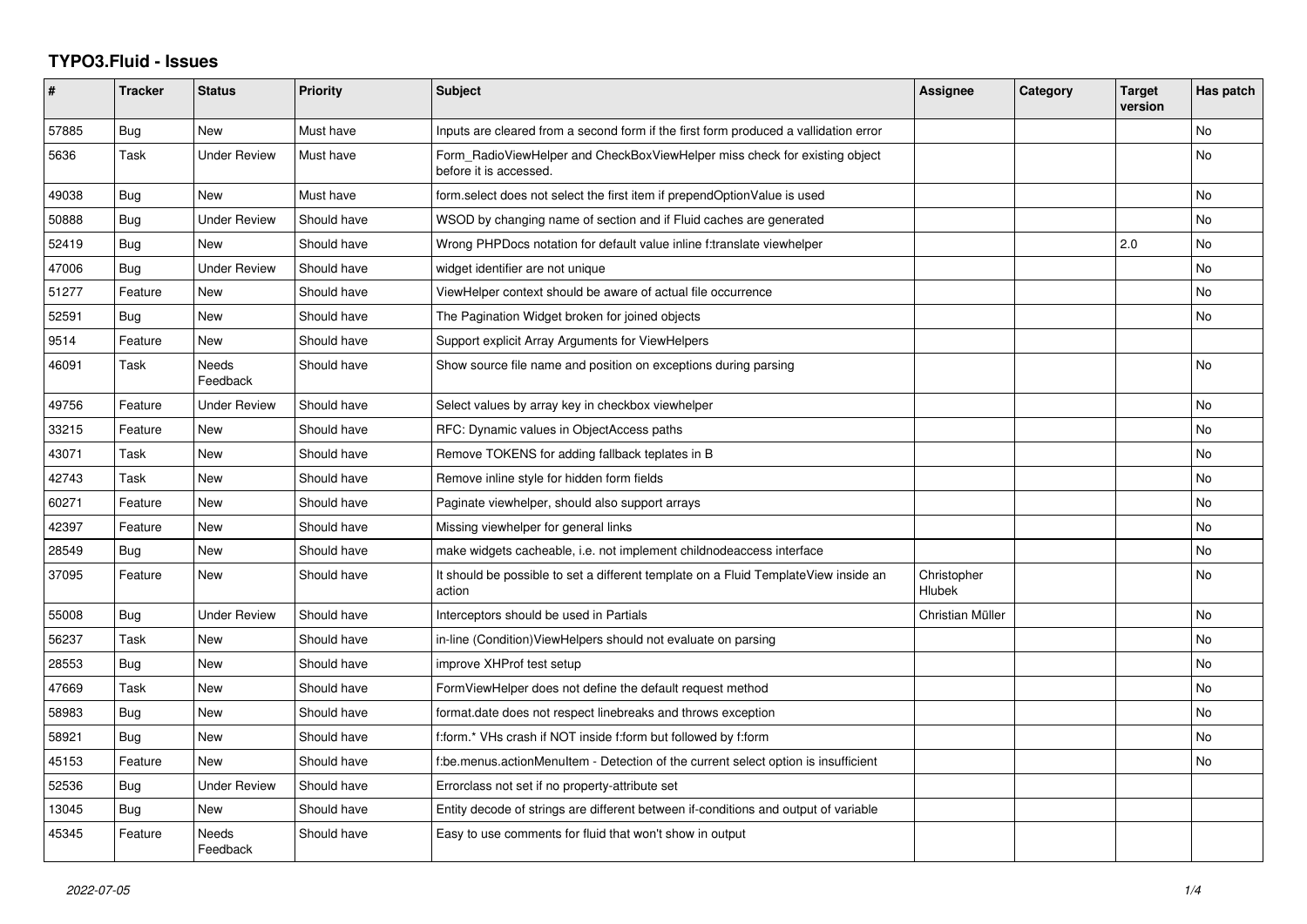| #     | <b>Tracker</b> | <b>Status</b>       | <b>Priority</b> | <b>Subject</b>                                                                                              | Assignee               | Category | <b>Target</b><br>version | Has patch |
|-------|----------------|---------------------|-----------------|-------------------------------------------------------------------------------------------------------------|------------------------|----------|--------------------------|-----------|
| 52640 | Feature        | <b>Under Review</b> | Should have     | Create an UnlessViewHelper as opposite to the IfViewHelper                                                  | Marc Neuhaus           |          |                          | <b>No</b> |
| 38130 | Feature        | New                 | Should have     | Checkboxes and multiple select fields should have an assignable default value                               |                        |          |                          | No        |
| 3291  | Feature        | Needs<br>Feedback   | Should have     | Cacheable viewhelpers                                                                                       |                        |          |                          | No        |
| 46545 | Feature        | New                 | Should have     | Better support for arrays in options of SelectViewHelper                                                    |                        |          |                          | No        |
| 40081 | Feature        | New                 | Should have     | Allow assigned variables as keys in arrays                                                                  |                        |          |                          | No        |
| 28552 | Bug            | New                 | Should have     | (v5) write ViewHelper test for compiled run; adjust functional test to do two passes<br>(uncached & cached) |                        |          |                          | No        |
| 28550 | Bug            | New                 | Should have     | (v4) make widgets cacheable, i.e. not implement childnodeaccess interface                                   |                        |          |                          | No        |
| 28554 | Bug            | New                 | Should have     | (v4) implement feature flag to disable caching                                                              |                        |          |                          | No        |
| 28551 | Bug            | Accepted            | Should have     | (v4) backport VHTest                                                                                        | Sebastian<br>Kurfuerst |          |                          | No        |
| 36559 | Feature        | New                 | Could have      | New widget progress bar                                                                                     |                        |          |                          | Yes       |
| 9005  | Feature        | Accepted            | Could have      | Fluid Template Analyzer (FTA)                                                                               | Sebastian<br>Kurfuerst |          |                          |           |
| 48355 | Feature        | New                 | Could have      | Assign output of viewhelper to template variable for further processing.                                    |                        |          |                          |           |
| 33551 | Bug            | New                 | Must have       | View helper values break out of a partial scope                                                             | Sebastian<br>Kurfuerst | Core     |                          | No        |
| 27607 | Bug            | New                 | Must have       | Make Fluid comparisons work when first element is STRING, second is NULL.                                   |                        | Core     |                          | No        |
| 51239 | Bug            | <b>Under Review</b> | Must have       | AbstractViewHelper use incorrect method signature for "\$this->systemLogger->log()"                         | Adrian Föder           | Core     |                          | Yes       |
| 3481  | Bug            | New                 | Should have     | Use ViewHelperVariableContainer in PostParseFacet                                                           |                        | Core     |                          | No        |
| 39990 | Bug            | New                 | Should have     | Same form twice in one template: hidden fields for empty values are only rendered<br>once                   |                        | Core     |                          | No        |
| 33394 | Feature        | Needs<br>Feedback   | Should have     | Logical expression parser for BooleanNode                                                                   | <b>Tobias Liebig</b>   | Core     |                          | <b>No</b> |
| 4704  | Feature        | New                 | Should have     | Improve parsing exception messages                                                                          |                        | Core     |                          |           |
| 32035 | Task           | New                 | Should have     | Improve fluid error messages                                                                                |                        | Core     |                          | Yes       |
| 12863 | Bug            | New                 | Should have     | Attributes of a viewhelper can't contain a '-'                                                              | Sebastian<br>Kurfuerst | Core     |                          | No        |
| 46257 | Feature        | <b>Under Review</b> | Should have     | Add escape sequence support for Fluid                                                                       |                        | Core     |                          | No        |
| 30555 | Feature        | New                 | Could have      | Make TagBuilder more extensible                                                                             |                        | Core     |                          | No        |
| 10472 | Feature        | New                 | Could have      | Fluid Standalone distribution                                                                               |                        | Core     |                          | No        |
| 62346 | Feature        | New                 | Could have      | f:comment should have high precende                                                                         |                        | Core     | 3.x                      | No        |
| 1907  | Feature        | New                 | Could have      | Default values for view helpers based on context                                                            |                        | Core     |                          |           |
| 7608  | Feature        | New                 | Could have      | Configurable shorthand/object accessor delimiters                                                           |                        | Core     |                          | Yes       |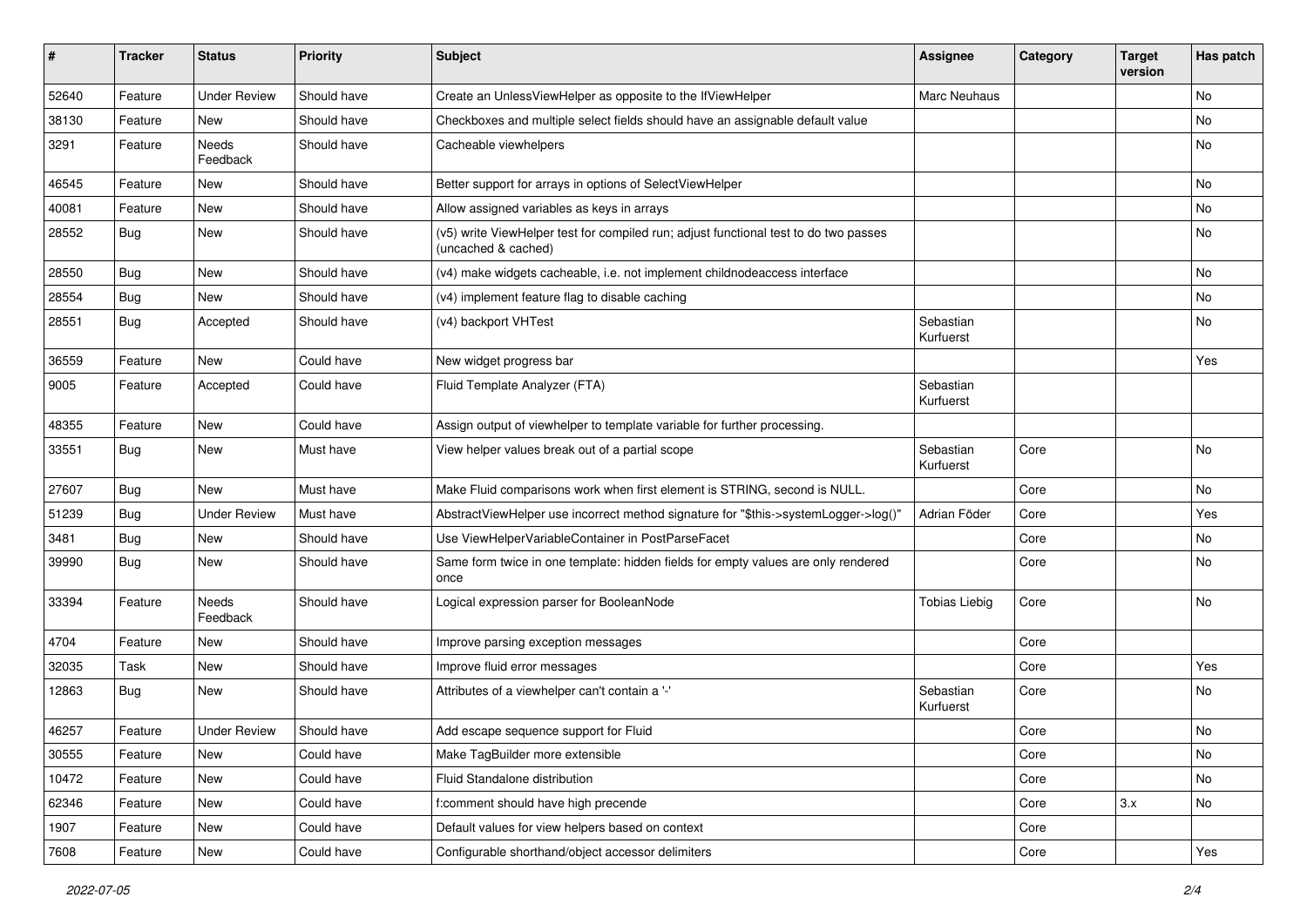| $\vert$ # | <b>Tracker</b> | <b>Status</b>       | <b>Priority</b> | <b>Subject</b>                                                                                         | <b>Assignee</b>        | Category           | <b>Target</b><br>version | Has patch |
|-----------|----------------|---------------------|-----------------|--------------------------------------------------------------------------------------------------------|------------------------|--------------------|--------------------------|-----------|
| 38369     | <b>Bug</b>     | <b>New</b>          | Must have       | Resource ViewHelpers should not fall back to request package                                           |                        | View               |                          | <b>No</b> |
| 43072     | Task           | New                 | Should have     | Remove TOKENS for adding templates fallback in Backporter                                              |                        | View               |                          | <b>No</b> |
| 45394     | Task           | New                 | Should have     | Forwardport Unit test for standalone view                                                              |                        | View               |                          | No        |
| 46289     | Bug            | Needs<br>Feedback   | Should have     | Enable Escaping Interceptor in XML request format                                                      |                        | View               | 2.0.1                    | No        |
| 8989      | Feature        | Needs<br>Feedback   | Could have      | Search path for fluid template files                                                                   |                        | View               |                          | No        |
| 60181     | Feature        | New                 | Could have      | Caching mechanism for Fluid Views/Templates                                                            |                        | View               |                          | No        |
| 60856     | Bug            | New                 | Must have       | Target attribute not supported by the form viewhelper                                                  |                        | <b>ViewHelpers</b> |                          | Yes       |
| 40064     | Bug            | New                 | Must have       | Multiselect is not getting persisted                                                                   |                        | ViewHelpers        |                          | No        |
| 33628     | Bug            | Needs<br>Feedback   | Must have       | Multicheckboxes (multiselect) for Collections don't work                                               | Christian Müller       | <b>ViewHelpers</b> |                          | <b>No</b> |
| 51100     | Feature        | New                 | Must have       | Links with absolute URI should have the option of URI Scheme                                           |                        | ViewHelpers        |                          | <b>No</b> |
| 59057     | <b>Bug</b>     | Under Review        | Must have       | Hidden empty value fields shoud be disabled when related field is disabled                             | Bastian<br>Waidelich   | <b>ViewHelpers</b> |                          | <b>No</b> |
| 10911     | Task           | New                 | Should have     | Tx Fluid ViewHelpers Form AbstractFormViewHelper->renderHiddenIdentityField<br>should be more reliable |                        | <b>ViewHelpers</b> |                          | No        |
| 44234     | Bug            | Under Review        | Should have     | selectViewHelper's sorting does not respect locale collation                                           |                        | <b>ViewHelpers</b> | 2.1                      | <b>No</b> |
| 65424     | Bug            | Under Review        | Should have     | SelectViewHelper must respect option(Value Label)Field for arrays                                      |                        | ViewHelpers        |                          | <b>No</b> |
| 54195     | Task           | New                 | Should have     | Rename and move FormViewHelper's errorClass value, currently 'f3-form-error'                           | Adrian Föder           | <b>ViewHelpers</b> |                          | No        |
| 39936     | Feature        | <b>New</b>          | Should have     | registerTagAttribute should handle default values                                                      |                        | ViewHelpers        |                          | No        |
| 34682     | Bug            | Under Review        | Should have     | Radio Button missing checked on validation error                                                       |                        | <b>ViewHelpers</b> |                          | No        |
| 5933      | Feature        | Accepted            | Should have     | Optional section rendering                                                                             | Sebastian<br>Kurfuerst | <b>ViewHelpers</b> |                          | <b>No</b> |
| 40998     | <b>Bug</b>     | <b>Under Review</b> | Should have     | Missing parent request namespaces in form field name prefix                                            | Sebastian<br>Kurfuerst | <b>ViewHelpers</b> | 1.1.1                    | <b>No</b> |
| 8491      | Task           | Needs<br>Feedback   | Should have     | link.action and uri.action differ in absolute argument                                                 | Karsten<br>Dambekalns  | <b>ViewHelpers</b> |                          | No        |
| 58862     | Bug            | Needs<br>Feedback   | Should have     | FormViewHelper doesn't accept NULL as value for \$arguments                                            | Bastian<br>Waidelich   | <b>ViewHelpers</b> |                          | Yes       |
| 8648      | <b>Bug</b>     | New                 | Should have     | format.crop ViewHelper should support all features of the crop stdWrap function                        |                        | ViewHelpers        |                          | <b>No</b> |
| 37619     | Bug            | New                 | Should have     | Fatal Error when using variable in name attribute of Section ViewHelper                                |                        | ViewHelpers        |                          | <b>No</b> |
| 49600     | <b>Bug</b>     | New                 | Should have     | f:form tag shown as a HTML on frontend                                                                 |                        | ViewHelpers        |                          | <b>No</b> |
| 54284     | Bug            | New                 | Should have     | Default Option for Switch/Case VH                                                                      |                        | ViewHelpers        |                          | <b>No</b> |
| 30937     | <b>Bug</b>     | New                 | Should have     | CropViewHelper stringToTruncate can't be supplied so it can't be easily extended                       |                        | <b>ViewHelpers</b> |                          | Yes       |